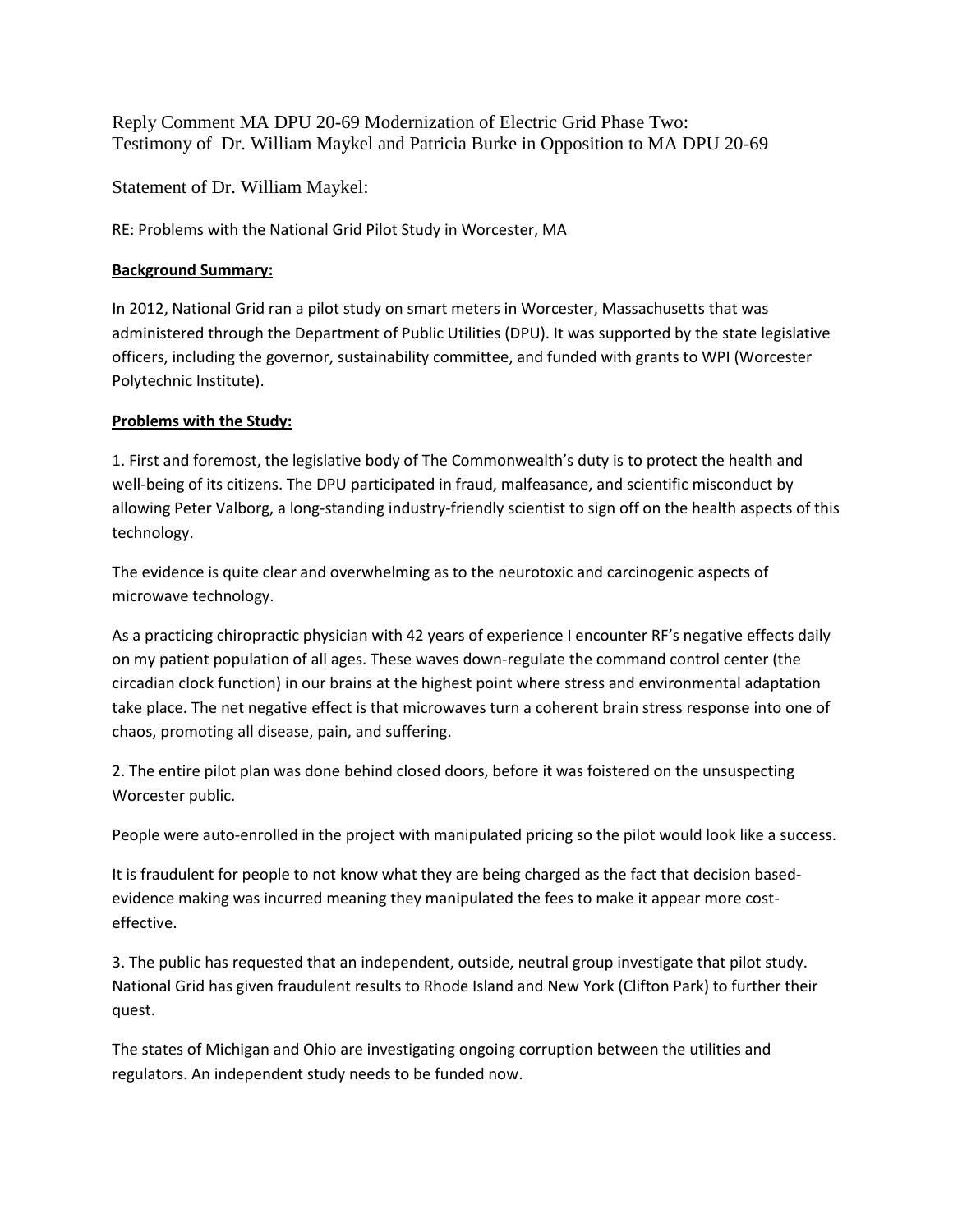Below is a good example of one of my patients.

## Statement of Patricia Burke

I am a patient of Dr. Wiliam Maykel. I have been treated in his office in Auburn, MA since 2014, for microwave illness.

When I am exposed to radio frequencies, the bones in my skull often contract and clamp down on my brain. This locking of the skull, if not released, can lead to sinus and ear infections; headaches; tinnitus; cognitive, digestive, and/or sleep challenges; misalignment of the jaw and teeth; and a combination of both overcharge and exhaustion. For me, radio frequency exposure can also result in spinal misalignment, requiring chiropractic care.

One of the reasons why I am a patient of Dr. Maykel is because his treatment includes reestablishing healthy movement of the boney plates in the skull. When I began to be treated by Dr. Bill, I was able to experience the relief and rebalancing that can be accessed by reestablishing the healthy, normal skull respiratory movement pattern (even if it is temporary.)

I became ill with microwave sickness when I moved to Northern CA in 2008-2010. I did not know that CA would be installing wireless utility meters, and I was one of the individuals who became incapacitated and disabled by the presence of inescapable transmissions from new wireless meters and infrastructure.

I moved back to MA in 2010. Unfortunately, even though I have moved many times in the last 12 years, I have been unable to access safe housing and accommodation. I have lived in territories served by both Eversource and NGrid. My physiological reactions have been different in the 2 service areas, but both are problematic, and compounded by the juxtaposition of other exposures, for example, wireless water and gas meters, nearby antennas, and neighboring wi-fi.

I believe that the action of the bones tightening in the skull is a very simple, measurable, ingenious, underlying mechanical protective response designed by nature, similar to the capability of the blood-brain barrier, to protect the brain. (Not.e too, that according to independent researchers, radio frequency exposure also disrupts the integrity of the blood brain barrier. See: [https://bioinitiative.org/wp](https://bioinitiative.org/wp-content/uploads/pdfs/sec10_2012_Effects_Electromagnetic_Fields_Wireless_Communication.pdf)[content/uploads/pdfs/sec10\\_2012\\_Effects\\_Electromagnetic\\_Fields\\_Wireless\\_Communication.pd](https://bioinitiative.org/wp-content/uploads/pdfs/sec10_2012_Effects_Electromagnetic_Fields_Wireless_Communication.pdf) [f\)](https://bioinitiative.org/wp-content/uploads/pdfs/sec10_2012_Effects_Electromagnetic_Fields_Wireless_Communication.pdf)

I believe that this reaction of the skull tightening evolved against a threat found in nature, which is a lightning strike.

As a lightning strike survivor, I have direct insight into this phenomenon.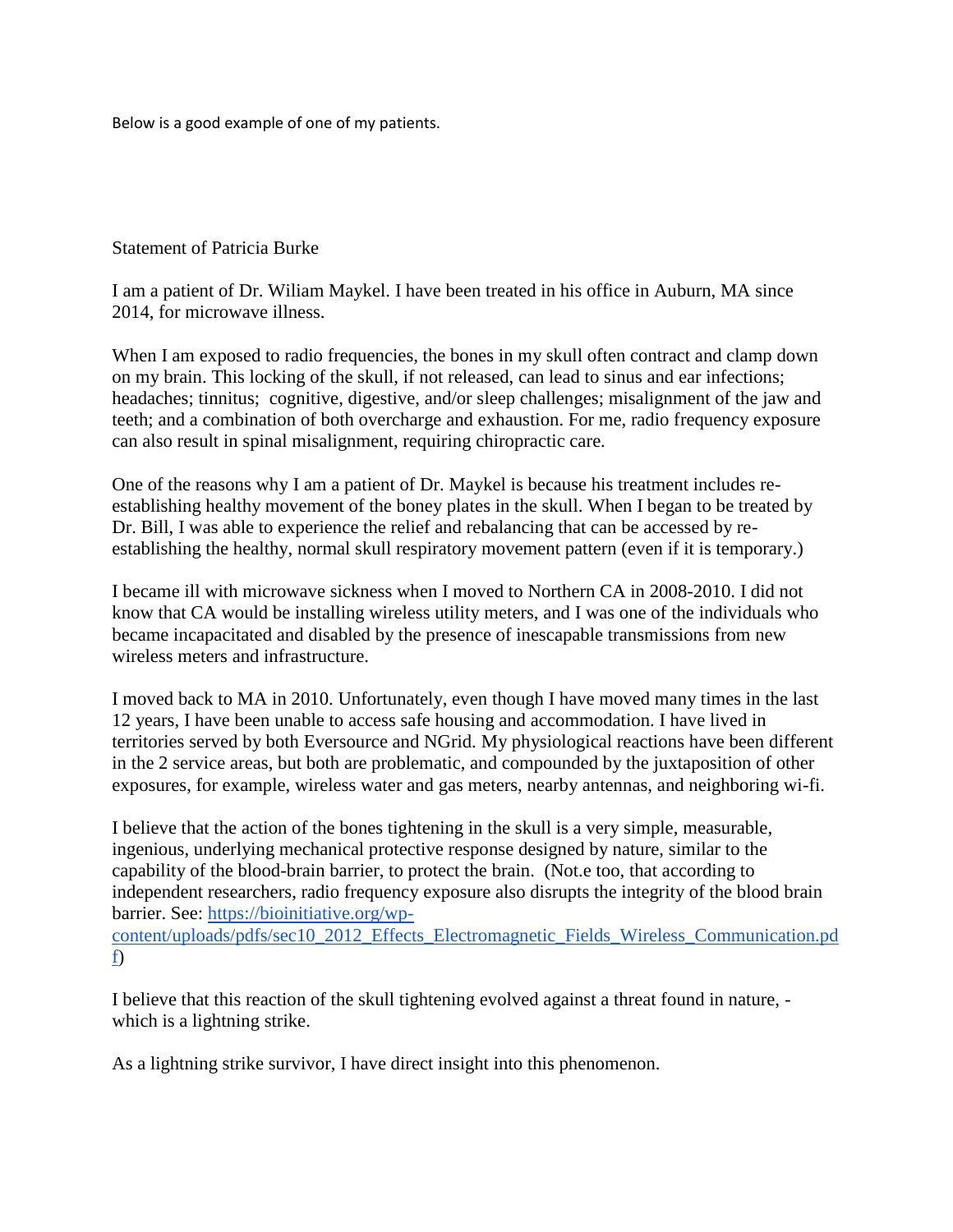In addition to the skull clamping down, the pericardium sac that encloses the heart also contracts, akin to a shock absorber. These actions are intended to be a short duration response only engaged in an emergency, that most people would never experience in their lifetime, similar to the automatic reaction that occurs when an individual falls through ice into freezing water.

The body is not supposed to remain in the reactive state of a locked-down skull. The emergency response shuts down many of the other health-sustaining functions in the body. Unfortunately, in an EMF- polluted environment, the clamping down of the 22 boney plates in the head is one probable mechanism of injury for many individuals reporting adverse reactions to radio frequencies, in addition to other harmful effects identified by microwave-injured patients, and by non-industry, independent researchers.

More importantly, I believe this protective reaction of the bones tightening in the skull is a mechanism of injury for patients who do not realize that their biology is reacting to RF, for example, some portion of those being treated for increasing sleep issues, headaches, cognitive issues, mast cell activation, cardiac concerns, nosebleeds, glandular issues (including thyroid and adrenals), and especially for anxiety.

Even more importantly, I believe that many young children being disciplined or medicated for behavioral issues such as oppositional defiance disorder may be under the influence of a brain that is compressed, dehydrated, not properly cushioned, and overheated, with an alarmed, overcharged nervous system.

I believe that this reaction by the body's intelligence to an environmental pollutant is an underlying, unacknowledged disease vector contributing to increases in many chronic and/or degenerative illnesses, ranging from early childhood illnesses including autism, allergies, and ADD/ADHD, to end of life neurological illnesses including Alzheimer's.

For example, the contraction of the bony plates in the skull interferes with the brain's ability to detoxify, (see: <https://lifespa.com/detox-brain-cerebrospinal-fluid-csf/> re: the newly discovered glymphatic system), affecting an aging population; and would most likely be extremely damaging to the developing fetus.

My health and immunity is constantly impaired by sleep deprivation. I hear high pitched radio frequencies that go off and on over the course of the day and night, both inhibiting and interrupting rest. The sensation of microwave hearing differs from ordinary hearing because it activates feeling of vibration in the head, resulting in overcharge and exhaustion:

Hearing of Microwave Pulses by Humans and Animals: Effects, Mechanism, and Thresholds James C Lin 1 , Zhangwei Wang

## PMID: 17495664 DOI: 10.1097/01.HP.0000250644.84530.e2

"The hearing of microwave pulses is a unique exception to the airborne or bone-conducted sound energy normally encountered in human auditory perception. The hearing apparatus commonly responds to airborne or bone-conducted acoustic or sound pressure waves in the audible frequency range. But the hearing of microwave pulses involves electromagnetic waves whose frequency ranges from hundreds of MHz to tens of GHz. Since electromagnetic waves (e.g.,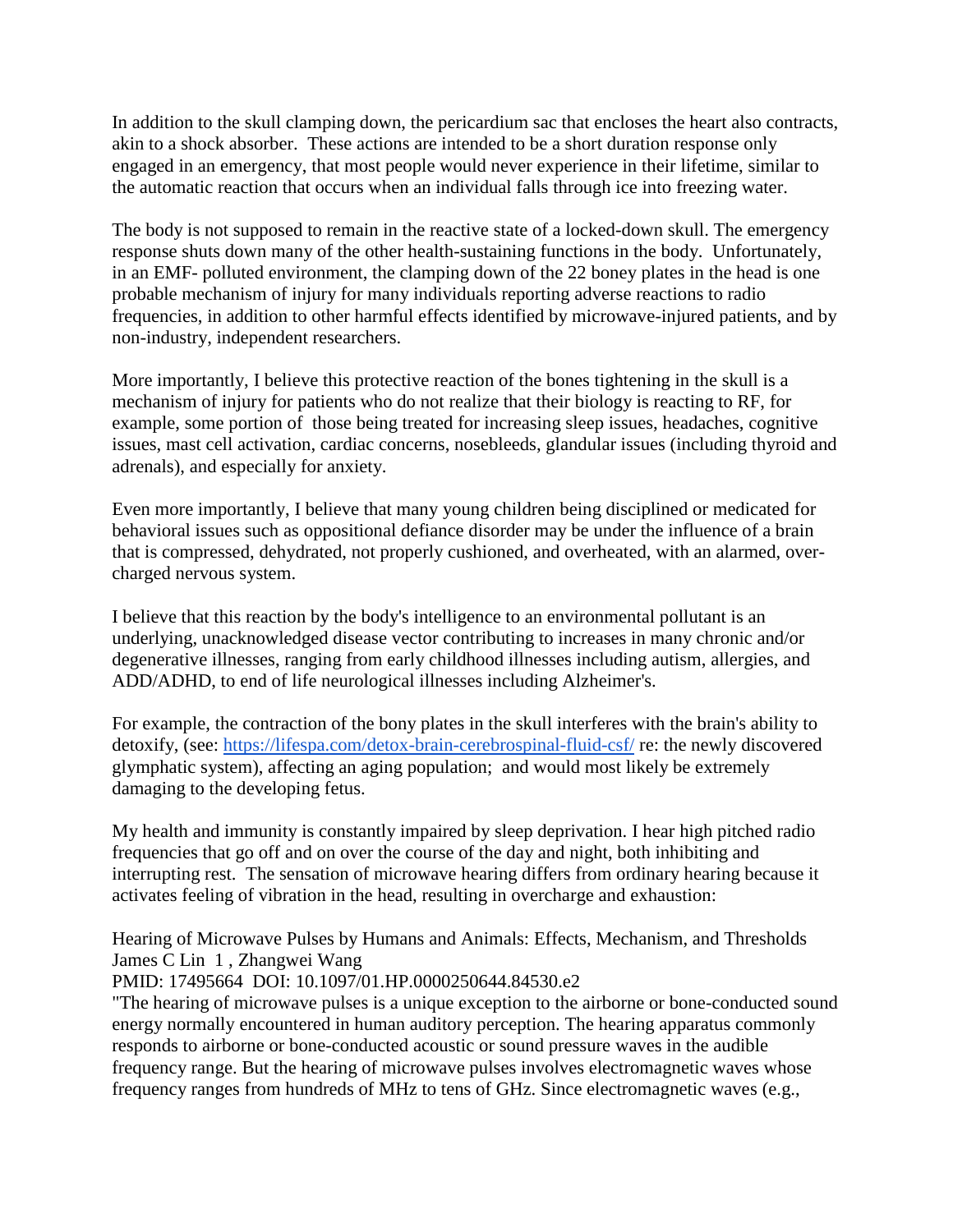light) are seen but not heard, the report of auditory perception of microwave pulses was at once astonishing and intriguing. Moreover, it stood in sharp contrast to the responses associated with continuous-wave microwave radiation. Experimental and theoretical studies have shown that the microwave auditory phenomenon does not arise from an interaction of microwave pulses directly with the auditory nerves or neurons along the auditory neurophysiological pathways of the central nervous system. Instead, the microwave pulse, upon absorption by soft tissues in the head, launches a thermoelastic wave of acoustic pressure that travels by bone conduction to the inner ear. There, it activates the cochlear receptors via the same process involved for normal hearing. Aside from tissue heating, microwave auditory effect is the most widely accepted biological effect of microwave radiation with a known mechanism of interaction: the thermoelastic theory. The phenomenon, mechanism, power requirement, pressure amplitude, and auditory thresholds of microwave hearing are discussed in this paper. A specific emphasis is placed on human exposures to wireless communication fields and magnetic resonance imaging (MRI) coils. [https://pubmed.ncbi.nlm.nih.gov/17495664/"](https://pubmed.ncbi.nlm.nih.gov/17495664/)

Sleep deprivation is prohibited by international law as a form of torture.

I believe that the FCC; meter manufacturers; utilities; along with the DPU, health department, and other regulators, can and should have supported Independent investigation of health complaints relative to increasing wireless transmissions and juxtapositions of transmissions, years ago.

This can be achieved with current technology, for example, by monitoring sleep and exposure levels in the home environment (not in a clinical setting like a sleep center), and/or monitoring heart rate and meter transmissions.

Demonstrations of the relationship between smart meters transmissions and alteration of heart rate have already been performed: EKG Proof That "Smart" Meters Affect the Human Heart <https://www.youtube.com/watch?v=p-aNRQNRtaI>8 minutes AND: EKG Proof That "Smart" Meters Affect the Human Heart, Part II 21 minutes <https://www.youtube.com/watch?v=UIobFr3m8kk>

Sleeping individuals are not experiencing psychological or imaginary responses when they are awoken abruptly with an altered heart rate and stress response correlating with an environmental stressor such as a nighttime transmission of data.

I am not a practicing physician, but I know of many eloquent, insightful individuals in the RFinjured community who have a great deal of wisdom to offer regarding this health issue,

For example, is it because some Lyme spirochetes burrow in the myelin sheathe lining the nerves that some Lyme patients become microwave injured?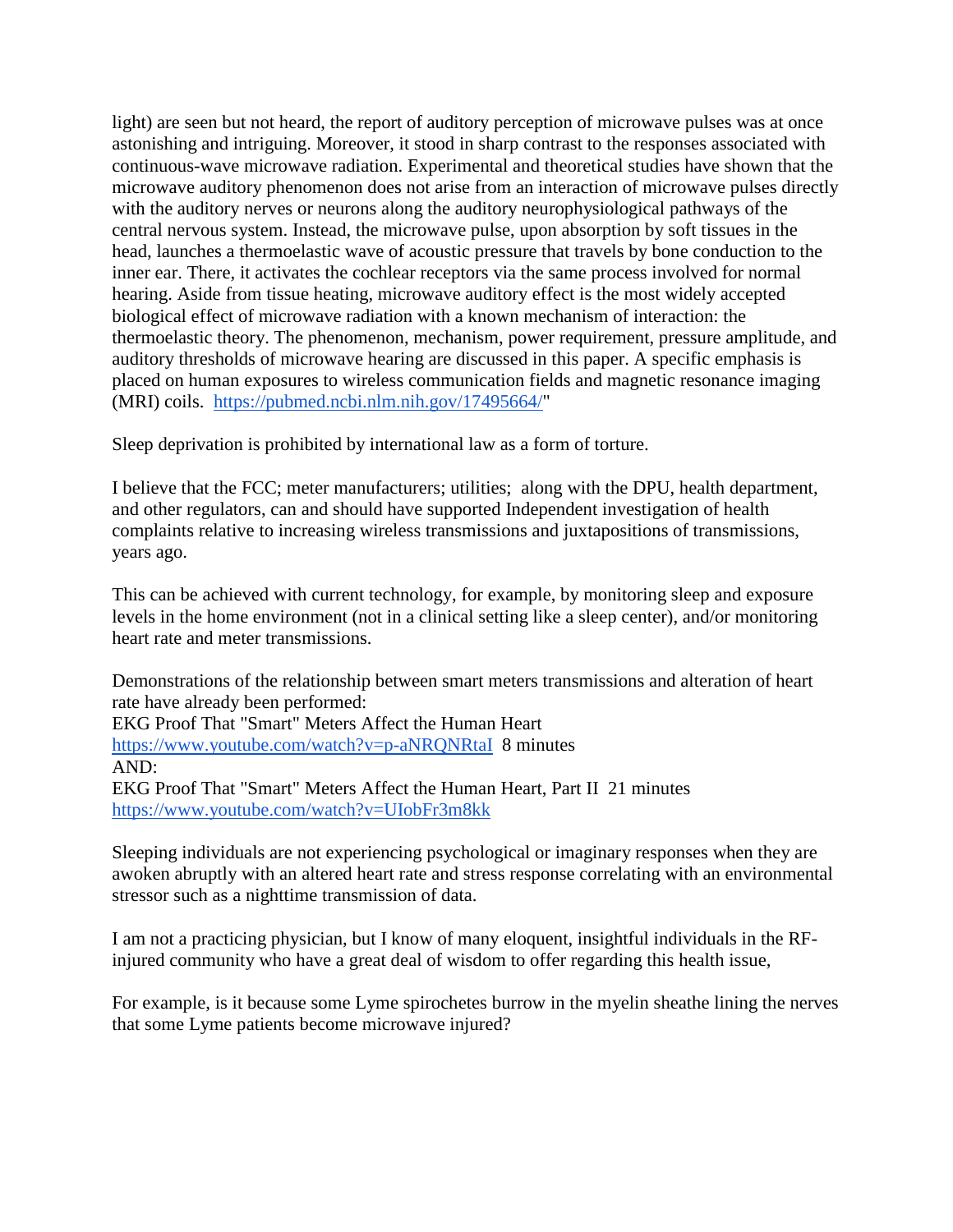For example, if those of fair-skinned Northern European ancestry developed an evolutionary capability regarding low sunlight exposure and vitamin D, do they also absorb more man-made artificial EMFs and have a nigher propensity to become microwave injured? [\(https://www.ncbi.nlm.nih.gov/pmc/articles/PMC4432023/\)](https://www.ncbi.nlm.nih.gov/pmc/articles/PMC4432023/)

For example, are those individuals with MTHFR gene mutation more likely to develop microwave illness?

Isn't this how science evolves?

Many of the insightful patients reporting both symptoms and insights about microwave illness are women. Instead of paying attention, complaints were and are characterized as an imaginary mental illnesses, the nocebo effect, or conspiracy theory by the industry and the media, and met with intellectual arrogance, ridicule, and mirroring long-standing discrimination and marginalization by the health-care industry of female patients.

Instead of concern, oversight, monitoring, and investigation of EMF issues, the MA DPU, utilities, and and clean energy community promoted and continue to rely on the opinion of a mercenary tobacco scientist who argues against the existence of adverse health effects of cigarettes, including cancer deaths.

If a tobacco scientist dictated policy and decision-making for the covid epidemic, I believe that those promoting his/her work would be viewed as corrupt and incompetent, and guilty of malfeasance and reckless endangerment.

I believe that the smart meter industry indicted itself by relying on product defense scientists from Gradient and Exponent in smart meter proceedings across the country, and that the wireless industry has demonstrated profound recklessness and corruption regarding health and the environment, unleashing a paradigm that is far more dangerous than the fossil fuel damage that smart meters are supposed to address.

I believe that the MA DPU, Governor, Attorney General, Legislature, and Mayors should not only not support an EV-smart meter pilot program, but that they can and should pivot on the basis of emerging data, and join in confronting the FCC about its failure to update radio frequency exposure guidelines, for example for all 17 of the categories identified in 2008 by the National Academy of Sciences, including:

Exposure of juveniles, children, pregnant women, and fetuses both for personal wireless devices (e.g., cell phones, wireless personal computers [PCs] and for RF fields from base station antennas.); Variability of exposures to the actual use of the device, the environment in which it is used, and exposures from other sources; Multilateral exposures; Multiple frequency exposures; Exposure to pulsed radiofrequency radiation; Location of use (both geographic location and whether a device is primarily used indoors or outdoors); Models for men and women of various heights and for children of various ages; Exposure to others sources of RF radiation such as cordless phones, wireless computer communications, and other communications systems; Exposure to the eyes, hand or the human lap or parts of the body close to the device; RF